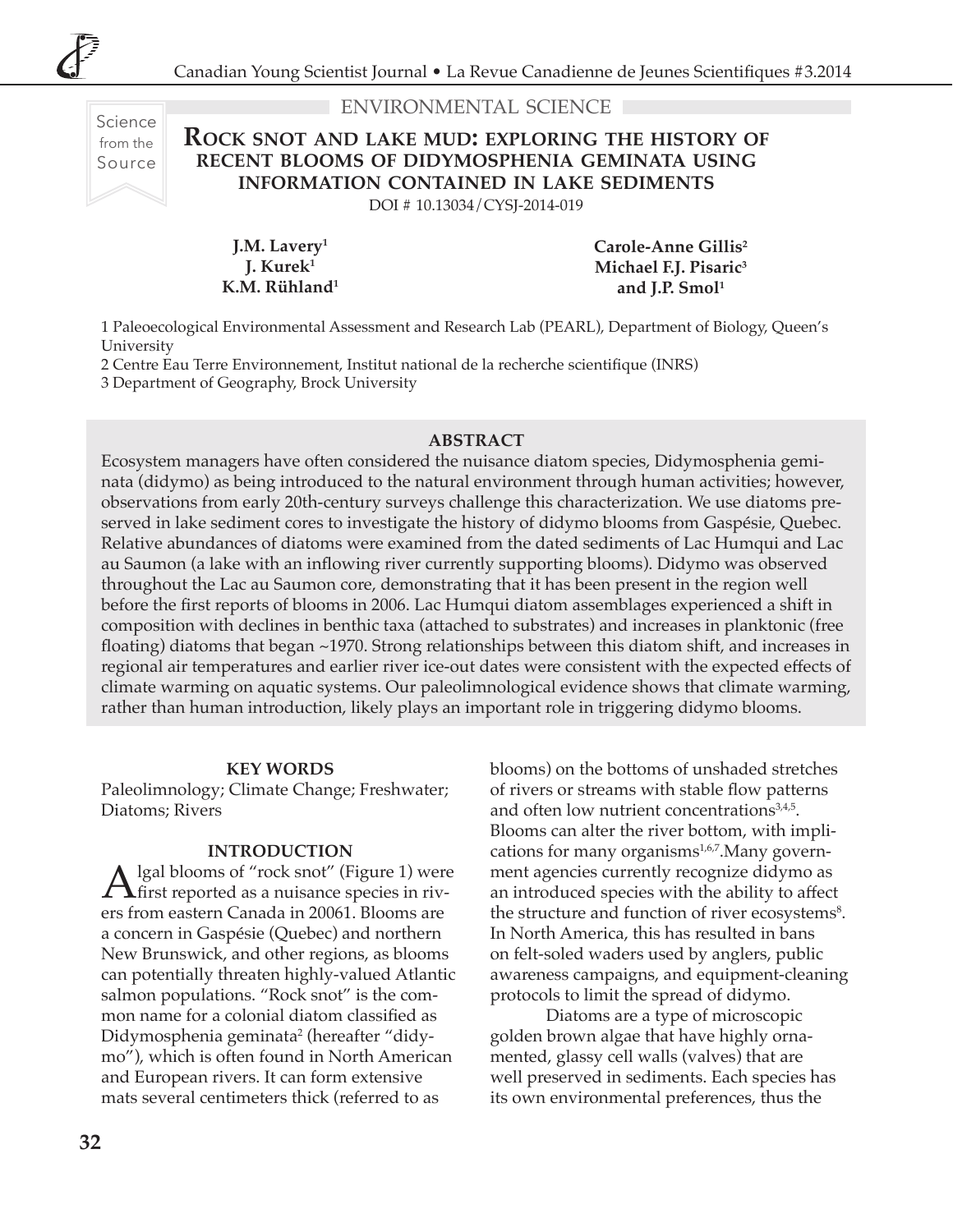

*Figure 1 A typical didymo bloom on a rock from the Upsalquitch River, New Brunswick. Photo by J. Michelle Lavery.*

diatom assemblage (the collection of species) is highly reflective of its surrounding environment. "Introduced" or "invasive" are problematic designations for microorganisms such as diatoms, including didymo<sup>9</sup>. It has been suggested that random dispersal (i.e. they have no barriers to spread from region to region) drives the distribution of diatom species. Thus, the idea of an invasive diatom species is difficult to confirm, as absence of evidence is not evidence of absence<sup>10,11</sup>. Additionally, it is difficult to establish whether a species is truly absent using conventional sampling methods that may underestimate the presence of rare taxa $9,10,11$ . Therefore, determining whether didymo (and other diatom species) can truly be considered "introduced" is challenging $9$ . However, there is some evidence in reports written by diatomists from the early 20th century who observed this species throughout southern Quebec and New Brunswick $12$ , suggesting that didymo may indeed be native to the region.

The impacts of global climate change on recently reported blooms of didymo in the Gaspésie (as well as other regions) are poorly understood, but are suspected as a potential driver of blooms<sup>9,13</sup>. Didymo blooms may become more frequent under warming conditions because of its ecological optima and tolerances14; however, without long-term monitoring data it is difficult to determine whether the recently observed didymo proliferation is extraordinary in the context of the last ~100 years<sup>15</sup>. Paleolimnology examines the physical, chemical and biological remains that are preserved in sediments that accumulate in lake basins and can establish what natural conditions were before, during, and after the onset of human activities  $\sim$ 150 years ago<sup>16</sup>. By investigating the diatom taxa that lived in the lake over the past few hundred years and inferring the environmental conditions the assemblages reflect, we can produce important insights into the triggers of didymo blooms $9,17$ .

Our study, which was recently published with full scientific details<sup>9</sup> and is summarized again here, examined diatom assemblage changes over time in dated sediment cores from two lakes in the Gaspésie region°. Lac Humqui (LH), a "control" lake with no connection to rivers with didymo, and Lac au Saumon (LAS), an "impacted" lake with inflowing rivers affected by didymo were analysed to: (1) determine the history of didymo at the "impacted" site, thereby assessing claims that didymo is an introduced species, and (2) examine diatom assemblage changes at the "control" site to provide insights into possible mechanisms triggering recent proliferations of didymo in the study region. We hypothesized that didymo was not recently introduced to eastern Canadian rivers and that blooms were caused by environmental changes related to climate warming9.

#### **METHODS**

*Study lakes, sediment retrieval, and chronology* The "control" site (LH) is a headwater lake to the Humqui River in Gaspésie, Quebec, with one outflowing river (Humqui River that flows into the Matapedia River) where didymo blooms have been observed since 2006<sup>1</sup> . The "impact" site (LAS) is a lake located  $\sim$ 30 km east of LH. The Matapedia River acts as both an inflowing and outflowing river of LAS and blooms occurring up to 56 km from the river's mouth have been reported in the Matapedia River since 2006<sup>1</sup> . Sediment cores from the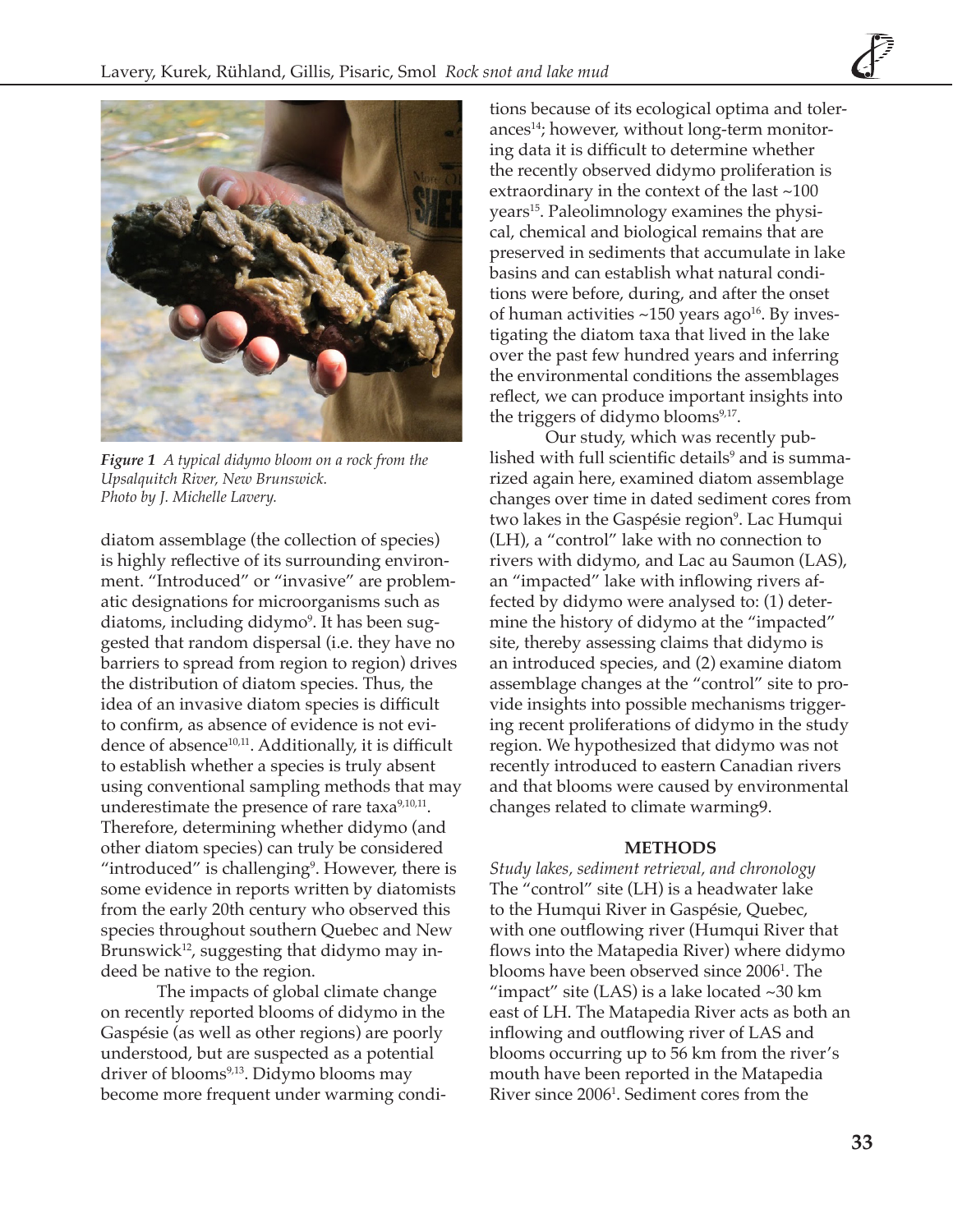"control" lake (LH) and the "impacted" lake (LAS) were retrieved from the deepest basins through the ice in early March 2012 using a gravity corer and sectioned at contiguous intervals<sup>18</sup> (Figure 2).

# *Dating the lake sediment cores*

210Lead (210Pb ) is a naturally occurring radioactive element with a half-life of 22.3 years<sup>19</sup>. In order to use 210Pb to date lake sediments, we assume that lakes are receiving a constant input of atmospheric 210Pb. Given the half-life of 210Pb, we can determine that sediments deposited 22.3 years ago will be half as radioactive as those deposited yesterday. Standard radiometric techniques using 210Pb activities are sensitive enough to assign dates to sediments deposited in the past  $\sim$ 150 years<sup>19</sup>. Many cores also exhibit a peak in 137Cesium (137Cs ) activity in recent sediments. 137Cs is an anthropogenic produced radioactive element that is released in to the atmosphere during the detonation of nuclear bombs. In 1963, a worldwide moratorium was placed on intensive nuclear weapons testing, resulting in an increase and subsequent dramatic drop in 137Cs deposition. By comparing the location of this peak in the sediment core with the inferred 210Pb date, 137Cs can be used to support the accuracy of the 210Pb -inferred chronology<sup>19</sup>.

When sediment deposition is high (e.g. in a riverine-like system such as LAS), 210Pb techniques may not be sensitive enough to assign accurate dates. In this case, "stable" Pb concentrations can be used to infer the approximate age of the sediments. Stable Pb was once a common element in gasoline, however atmospheric deposition has decreased as North America has tightened regulations surrounding leaded fuels and petroleum products<sup>20</sup>. In order to establish an approximate age for the basal sediments of the LAS core, stable Pb was measured from 12 sediment intervals at LAS using standardized US EPA methods.

*Diatom processing from the sediment core* For each sediment interval, microscope slides of diatom samples were processed from approximately 0.02 g of freeze-dried sediment fol-



*Figure 2 Retrieving sediments from Lac-au-Saumon using a Glew gravity corer in March 2012. Photo by Carole-Anne Gillis*.

lowing standard procedures<sup>21</sup>. Approximately 400 diatom valves were identified and counted from each interval using a light microscope at 1000X magnification. Diatom counts were expressed as a percent relative abundance of the total number of valves counted. In ecological studies, relative abundances are a reliable measure of assemblage changes in space and time<sup>16</sup>.

Conventional diatom counting methods (as described above) will underestimate the presence of large, rare species such as didymo $9$ . To better capture the historical trend in didymo, we counted all didymo valves encountered in an entire sediment sample for 20 intervals in our LAS sediment core. To do this, approximately 0.4-1.0 g of freeze-dried sediment was re-hydrated, warmed, and then sieved using a 38-μm mesh. Each sieved sample was then examined under a dissecting microscope at 35X magnification in sorting trays. All didymo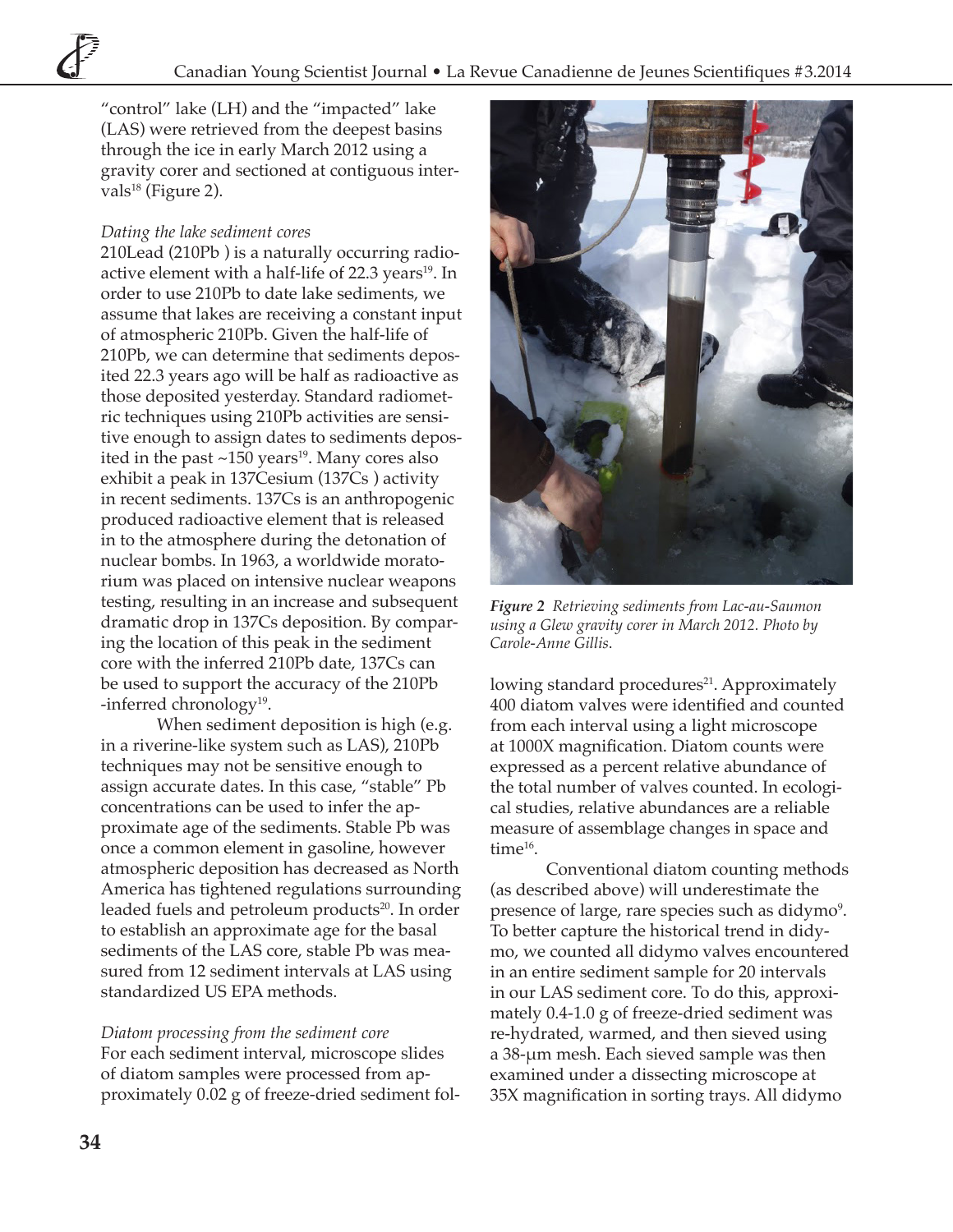valves were counted and expressed as a concentration.

#### *Statistical analyses*

A temperature record from the Mont-Joli climate station (~80 km from the study lakes) extending to 1875 was obtained from the National Climate Data and Information Archive<sup>22</sup> and a historical ice-off date record from 1894 to pres $ent^{23}$  was available for the Restigouche River near Matapédia. These measured climate data (temperature and ice-off date) were compared to changes in the relative abundances of certain diatom species (*Cyclotella/Discostella*) from the LH sediment core during this same period, using Pearson correlation methods. This type of analysis measures the strength of the linear relationship between two variables.

#### **RESULTS**

#### *Lake sediment dates*

The LH sediment core exhibited an exponential 210Pb decay curve and a well-defined 137Cs peak suggesting that sediment mixing was not an issue. After applying the Constant Rate of Supply (CRS) model to infer sediment ages, the 15-cm interval was estimated at ~1864. A 137Cs peak (associated with fallout from nuclear bomb testing decades ago) at the 8-cm interval supports the estimated 210Pb date of ~1965 at that same interval.

In the LAS core, the low activities and the lack of an exponential decay in 210Pb concentrations suggested that estimating ages as described above is not possible. This is not entirely unexpected, given the riverine-like depositional basin cored. Using the stable Pb profile<sup>20</sup>, we estimate an age of  $\sim$ 1970 for the LAS basal sediments, but cannot assign precise ages to the sediments between the basal (~1970) and uppermost (2012) core intervals.

*Didymo concentration data from Lac au Saumon* Didymo was observed throughout the LAS core in 19 of 20 sediment intervals (Figure 3). Between the base of the core (41 cm, or ~1970) and the 10 cm depth, an average of 9 didymo valves per interval were observed (min  $= 0$ ,  $max = 26$ , with an average concentration of



*Figure 3 Concentration of didymo valves (#valves/g dry wt.) from the Lac au Saumon core. The inset shows a photomicrograph of a didymo frustule found at the 2 cm interval. Photo by J. Michelle Lavery. The open circle represents no didymo observed. Modified from Lavery et al. (2014).*



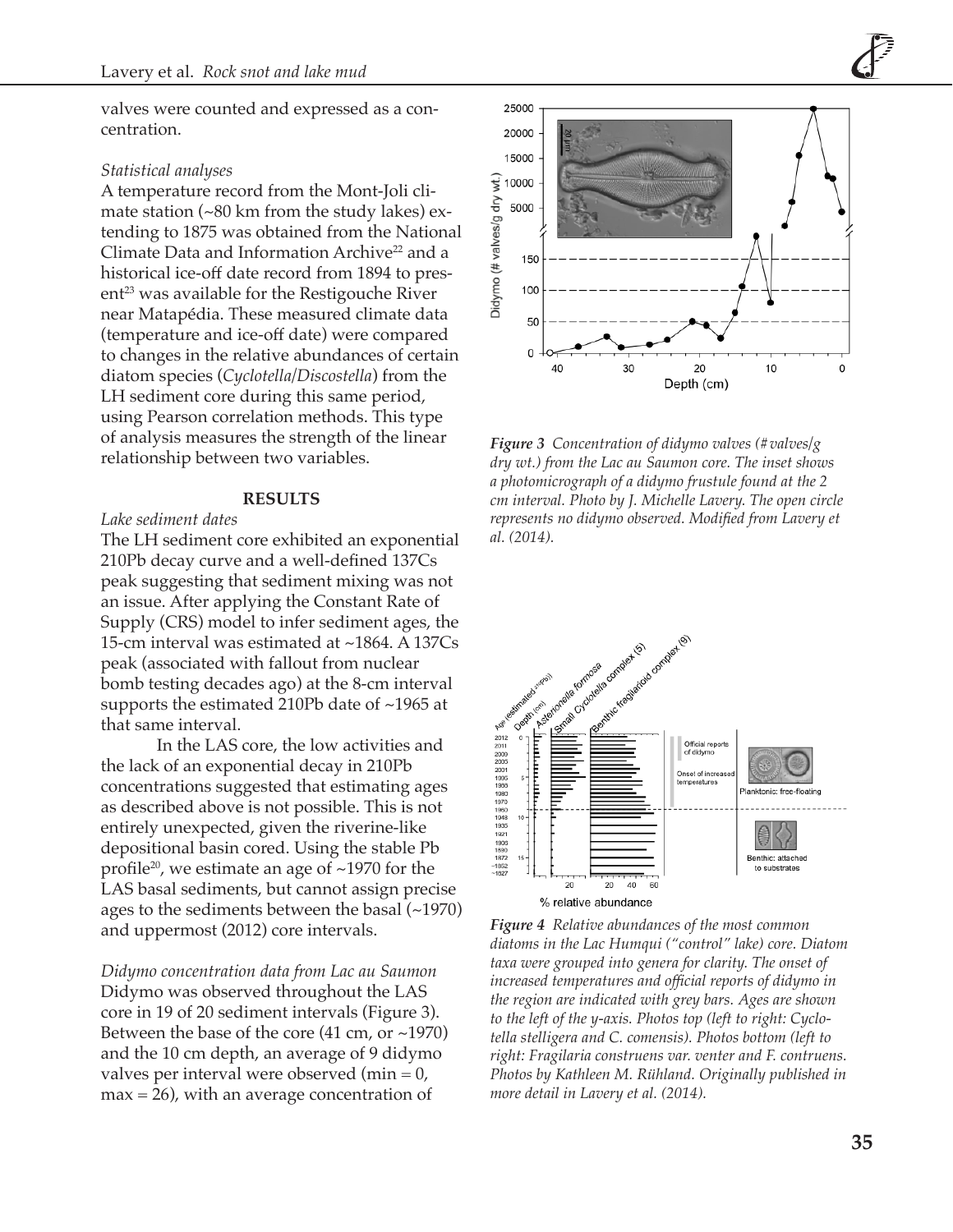### **DISCUSSION**

48 valves/g of dry sediment. At 8 cm, didymo increased to 1300 valves/g of dry sediment. Between 8 cm and modern times, concentrations increased further, averaging 10580 valves/g of dry sediment. Peak concentration of 24,850 valves/g of dry sediment occurred at 4 cm with a total of 1548 valves counted from that interval. Compared to baseline concentrations (48 valves/g), the average concentration between 8 cm and 2012 has increased by ~200 times.

*Diatom assemblage trends from Lac Humqui* The LH core contained a total of 85 diatom species, many of which occurred in low relative abundances. Several diatom species dominated the LH core, including, benthic fragilarioid taxa and planktonic diatoms (small *Cyclotella/Discostella* taxa) (Figure 4). The most noticeable shift in the diatom assemblages was an increase in the relative abundances of planktonic taxa, including small *Cyclotella/Discostella* species (from ~1% to 30%) and *Asterionella formosa* (~1% to ~10%) starting ~1970, with the former reaching average modern abundances (~24%) by ~1990. Over this same time period, benthic fragilarioid taxa decreased  $(-60\% \text{ to } -30\%).$ 

#### *Air temperature and ice-off correlations*

Mean annual air temperature data from Mont-Joli showed a warming of 3.4°C over the 133 year record (Figure 5A). This warming trend was observed in all seasons, although winter showed the greatest temperature increase. Beginning in the 1980s, the annual temperatures recorded were consistently the highest throughout the entire record, especially those after ~2000 (Figure 5A). Mean annual temperatures were positively correlated with planktonic *Cyclotella/Discostella* taxa (r = 0.72, P<0.001) (Figure 5B). A relatively complete (~1890-1998) record of Restigouche River ice-off dates near Matapédia showed that modern (~1995) ice-off is occurring ~9 days earlier in the spring than during the early 1900s (Figure 5C). Ice-off day of the year was negatively correlated with increasing planktonic *Cyclotella/Discostella* taxa (r = -0.63, P<0.01) (Figure 5D).

*The historical occurrence of didymo in Gaspésie* Paleolimnological studies have rarely been used to determine if a species is "introduced", yet these approaches often offer the only sources of generating such data. The occurrence of didymo throughout the sediment record at LAS (Figure 3), in combination with direct observations from early 20th-century diatom surveys $^{12}$ , refute claims that didymo is an introduced species to eastern Canada<sup>9</sup>. The first official accounts of didymo blooms in the region were reported in 2006<sup>1</sup> , post-dating the occurrence of didymo in our sediment record by ~40 years. The low didymo concentrations noted in basal samples from the LAS core (Figure 3) clearly demonstrate that didymo has been a component of the regional river diatom assemblage since 1970, and possibly as early as the beginning of the 20th century. The presence of didymo throughout the sediment record, together with the 200-fold increase in didymo concentrations in the more recent sedimentary intervals in LAS, points to an environmental trigger rather than a recent "introduction" via human transfer to Gaspésie rivers. Although we were only able to assign an approximate date to the didymo rise in the LAS record using stable Pb techniques, it is likely coincident with the warmest mean annual temperatures and the earliest ice-off dates recorded in the last decade, as well as the highest abundances of planktonic diatoms in our control lake. Our data clearly show that "invasion" or transfer to the Gaspésie region is an unlikely explanation for current didymo blooms<sup>9</sup>.

*Lake responses to climate change in Gaspésie* Diatom assemblage shifts at LH are evidence of significant changes in the aquatic environment (Figure 4). Strong relationships between our diatom data at LH and observed temperature and ice-off records (Figure 5) demonstrate that freshwater systems in Gaspésie are responding to recent climate warming. The pronounced shift from an assemblage dominated by benthic fragilarioid taxa in the older sediments at LH, to an abrupt increase in small, planktonic *Cyclotella/Discostella* species in recent decades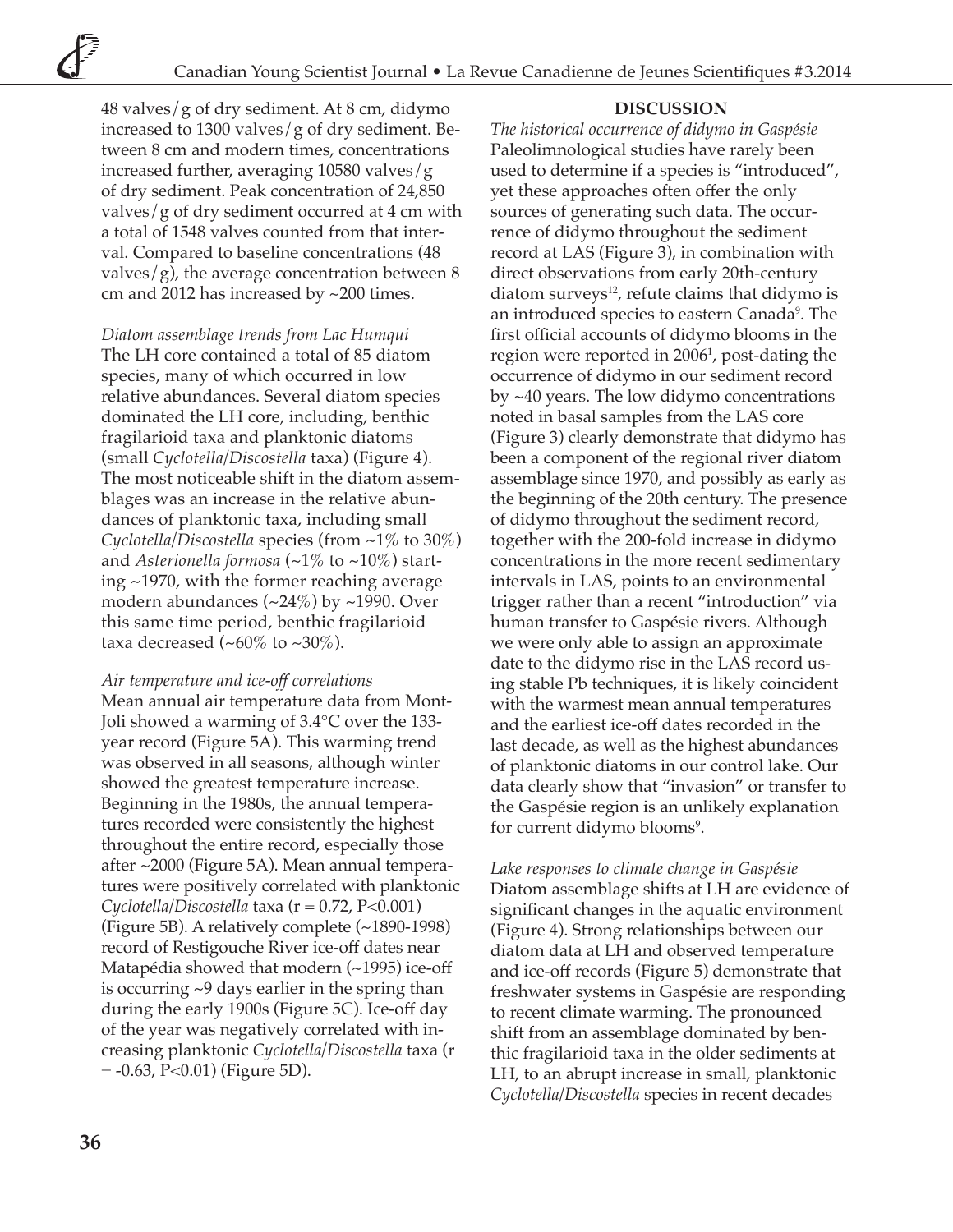

*Figure 5 (A) Mean annual air temperature from the Mont-Joli climate station, (B) Pearson correlation between harmonized temperature data and small planktonic Cyclotella taxa, (C) Historic observations of Restigouche River ice-off day of year near Matapédia, and (D) Pearson correlation between harmonized ice-off data and small planktonic Cyclotella taxa. Originally published in more detail in Lavery et al. (2014).*

(Figure 4), has been observed throughout the northern hemisphere, including >150 lakes in temperate regions, that were minimally affected by human activities24. This species-specific shift has since been established as a predictable assemblage response to recent climatic warming and the associated changes to aquatic environments<sup>24</sup>. Small, planktonic diatoms (e.g. *Cyclotella* and *Asterionella* taxa) have a high surface area to volume ratio, and therefore have a relatively low sinking rate, which gives them a competitive advantage by remaining buoyant in the water column longer<sup>25</sup>. Warmer conditions with less ice cover and longer growing seasons tend to favour open-water, planktonic diatoms, particularly if thermal stratification is strengthened and water column mixing is reduced24. Conversely, small benthic fragilarioid taxa tend to be more competitive during cooler periods with extended ice cover as these opportunistic and pioneering species are often able to proliferate beneath the lake ice<sup>26</sup>.

### *Didymo: a sentinel of climate-induced change in Gaspésie river ecosystems*

The exceptional rise in didymo abundance from low, stable levels to ~200 times above baseline concentrations in the LAS core (Figure 5) suggests that there has been an ecologically significant shift in the aquatic environment towards conditions that favour didymo blooms. Didymo generally prefers low-nutrient riverine sites with low mean discharge and stable stream flows, since flashy, high flows tend to scour blooms from the river bottom<sup>27</sup> and alter water chemistry and light regimes. Recent warming is known to reduce the extent and duration of lake and river ice $28$ , including its seasonality, and also cause shifts in both the timing and intensity of disturbance regimes (flow, ice scour, river bed movement) of rivers and streams<sup>29</sup>. An earlier ice-off and longer open-water period may begin to set the stage for changes in season river conditions (e.g. stable base flow, lower nutrients, and clearer waters) that are advantageous to the formation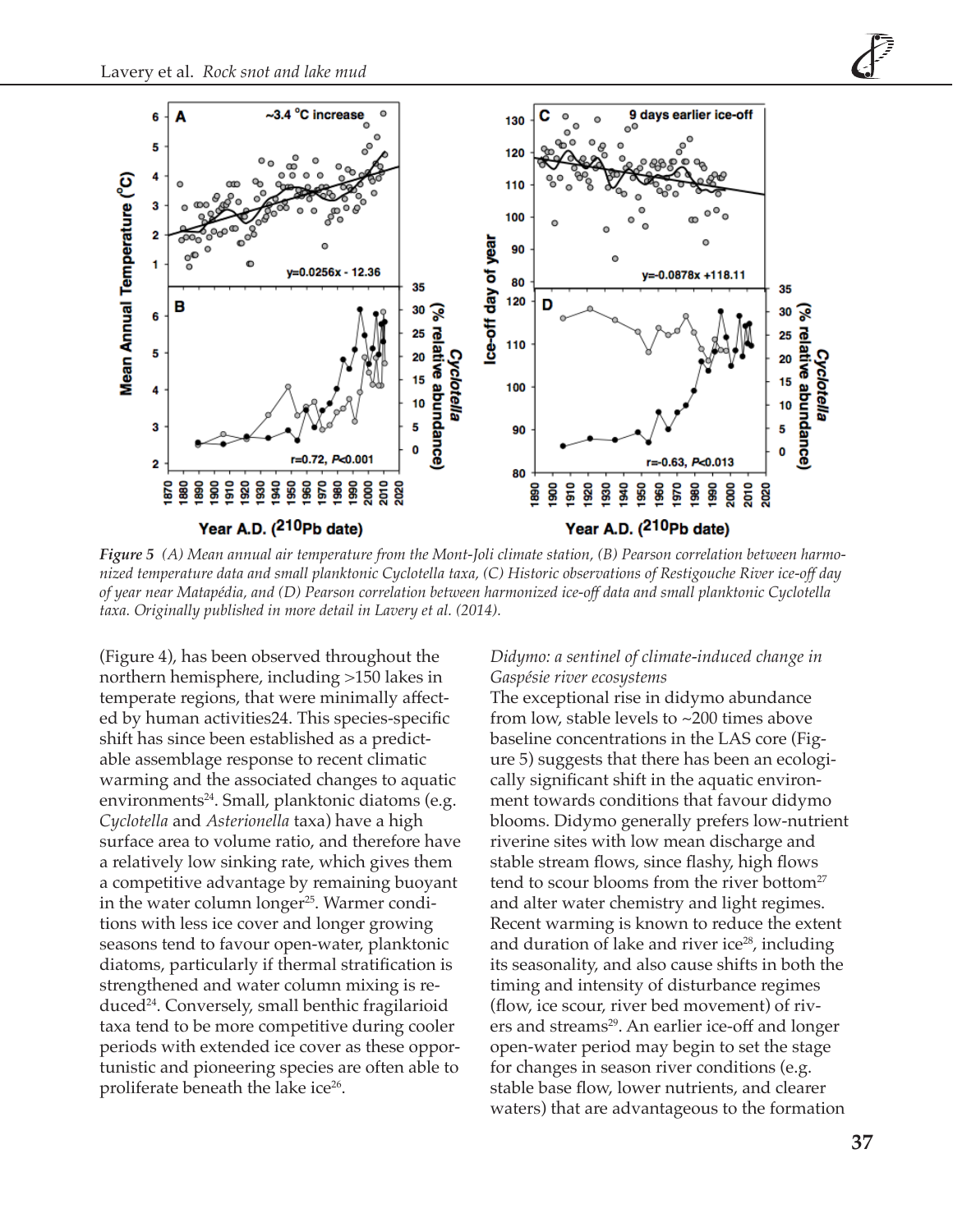of didymo blooms. This is especially true in rivers that experience declines in nutrient inputs from the catchment as a result of, or in combination with, climate-induced environmental change13,30. Given didymo's known habitat and environmental preferences, together with our evidence for changes in diatom assemblage composition in response to recent warming, our results suggest that climate-related changes in regional rivers are likely an important factor that favours didymo's recent proliferation in the Gaspésie, and possibly other regions.

## **ACKNOWLEDGEMENTS**

The authors would like to thank the Atlantic Salmon Conservation Foundation, the Natural Sciences and Engineering Research Council of Canada, and the Queen's University Student Work Experience Program for their financial support. Everyone at Paleoecological Environmental Assessment and Research Laboratory provided immeasurable academic support throughout this project. The authors would also like to thank many local partners and volunteers who contributed to the success of this project: Pierre Francus, David Fortin, Murray Hay, Dominic Ponton, and Andrew Olive as well as the Organisme de Bassin Versant Matapédia-Restigouche (OBVMR). The full details of this study were originally published in the *Canadian Journal of Fisheries and Aquatic Sciences.*



For more on paleolimnology by Dr. John Smol



For more on Michelle Lavery's research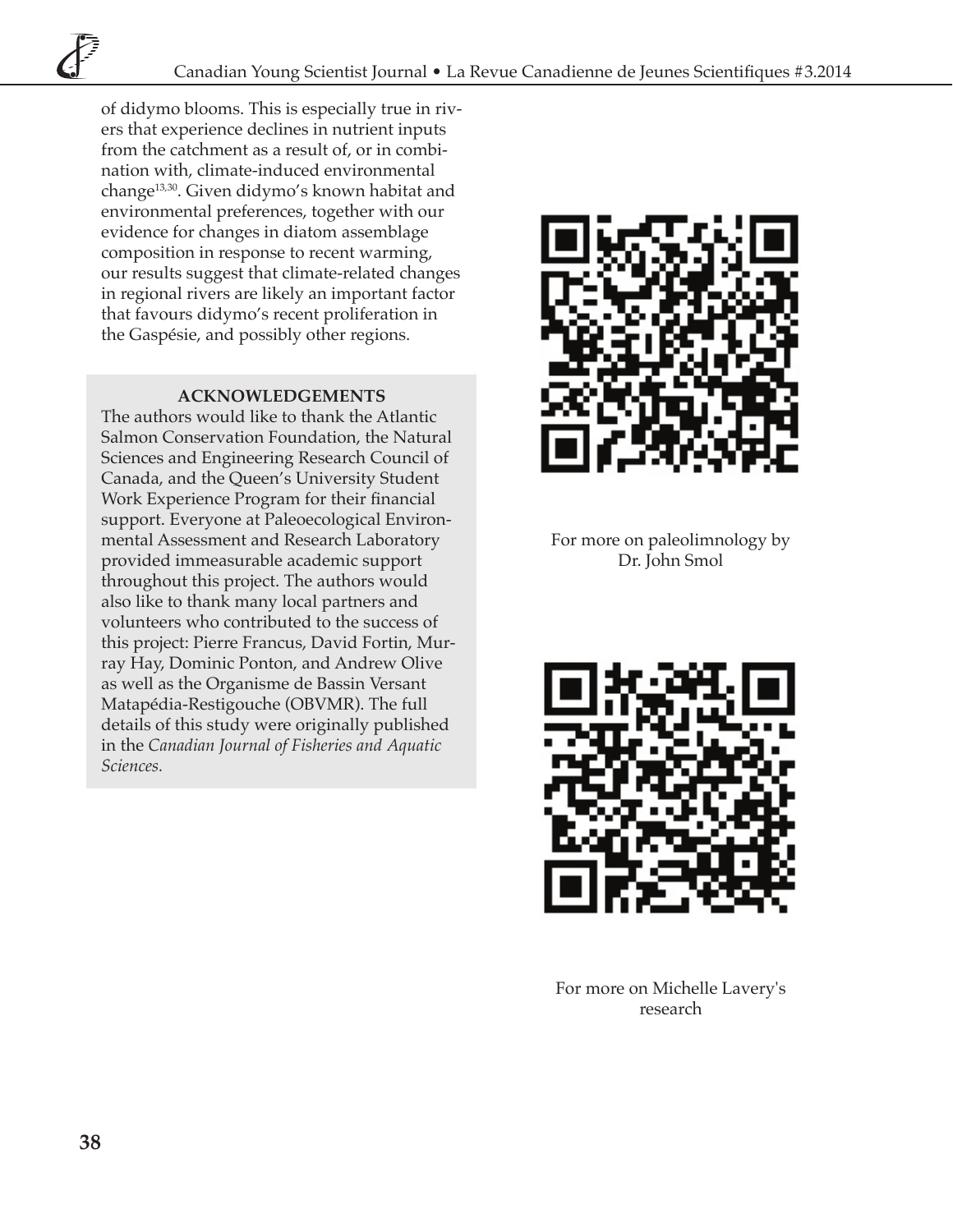# **RESOURCES**

Lavery, J.M.; Kurek, J.; Rühland, K.R.; Gillis, C.A.; Pisaric, M.F.J.; Smol, J.P. Exploring the environmental context of recent *Didymosphenia geminata* proliferation in Gaspésie, Quebec, using paleolimnology. *Can. J. Fish. Aquat. Sci.* **2014**, 71, 1-11.

Cullis, J.D.S.; Gillis, C.A.; Bothwell, M.L.; Kilroy, C.; Packman, A.; Hassan, M. A conceptual model for the blooming behavior and persistence of the benthic mat-forming diatom *Didymosphenia geminata* in oligotrophic streams. *J. Geophys. Res.* **2012**, 117.

Smol, J.P. *Pollution of Lakes and Rivers: A Paleoenvironmental Perspective*, 2nd edition, Blackwell Publishing: Oxford, 2008.

Bates, B.C.; Kundzewicz, Z.W.; Wu, S.; Palutikof, J.P., Eds. 2008: Climate Change and Water. Technical Paper of the Intergovernmental Panel on Climate Change, IPCC Secretariat, Geneva.

Rühland, K.; Paterson, A.M.; Smol, J.P. Hemispheric-scale patterns of climate-related shifts in planktonic diatoms from North American and European lakes. *Glob. Change Biol.* **2008**, 14, 2740-2754.

## **REFERENCES**

1. Gillis, C.A.; Chalifour, M. Changes in the macrobenthic community structure following the introduction of the invasive algae *Didymosphenia geminata* in the Matapedia River (Quebec, Canada). *Hydrobiologia* **2010**, 647, 63-70. 2. Patrick, R. and C.W. Reimer. 1975. *The diatoms of the United States exclusive of Alaska and Hawaii.* Vol .2, part 1. *Entomoneidaceae, Cymbellaceae, Gomphonemaceae, Epithemiaceae*, Issue 13 of Monograph; Academy of Natural Sciences of Philadelphia: Philadelphia, PA, 1975. 3. Kirkwood, A.E.; Shea, T.; Jackson, L.J.; Mc-Cauley, E. *Didymosphenia geminata* in two Alberta headwater rivers: an emerging invasive species that challenges conventional views on algal bloom development. *Can. J. Fish. Aquat. Sci.* **2007,** 64, 1703-1709.

4. Miller, M.P.; McKnight, D.M.; Cullis, J.D.; Greene, A.; Vietti, K.; Liptzin, D. Factors controlling streambed coverage of *Didymosphenia geminata* in two regulated streams in the Colorado Front Range. *Hydrobiologia* **2009**, 630, 207-218.

5. Spaulding, S.A.; Elwell, L. Increase in Nuisance Blooms and Geographic Expansion of the Freshwater Diatom *Didymosphenia geminata*. Open File Report 2007-1425, U.S. Department of the Interior and U.S. Geological Survey: Reston, VA, 2007.

6. Kilroy, C.; Larned, S.T.; Biggs, B.J.F. The non-indigenous diatom *Didymosphenia geminata*  alters benthic communities in New Zealand rivers. *Freshw. Biol.* **2009**, 54, 1990-2002.

7. Larned, S.T.; Kilroy, C. Effects of *Didymosphenia geminata* removal on river macroinvertebrate communities. *J. Freshw. Ecol.* [Online] **2014**, 1-18.

8. Bothwell, M.L.; Lynch, D.R.; Wright, H.; Deniseger, J. On the Boots of Fishermen: The History of Didymo Blooms on Vancouver Island, British Columbia. *Fisheries* **2009**, 34, 382- 388.

9. Lavery, J.M.; Kurek, J.; Rühland, K.R.; Gillis, C.A.; Pisaric, M.F.J.; Smol, J.P. Exploring the environmental context of recent *Didymosphenia geminata* proliferation in Gaspésie, Quebec, using paleolimnology. Can. *J. Fish. Aquat. Sci.*  **2014**, 71, 1-11.

10. Finlay, B.J.; Monaghan, E.B.; Maberly S.C. Hypothesis: The rate and scale of dispersal of freshwater diatom species is a function of their global abundance. *Protist* **2002**, 153, 261-273. 11. Hawryshyn, J.; Rühland, K.M.; Julius, M.; Smol, J.P. Absence of evidence is not evidence of absence: Is *Stephanodiscus binderanus* (Bacillariophyceae) an exotic species in the Great Lakes region? *J. Phycology* **2012**, 48, 270-274. 12. Bailey, L.W. Diatoms of New Brunswick and Prince Edward Island. *Bulletin of the Natural History Society* **1910**.

13. Bothwell, M.L.; Taylor, B.W.; Kilroy, C. The Didymo story: the role of low dissolved phosphorus in the formation of *Didymosphenia geminata* blooms. Diatom Res. [Online] **2014**, 1-8. 14. Kumar, S.; Spaulding, S.A.; Stohlgren, T.J.; Hermann, K.A.; Schmidt, T.S.; Bahls, L.L. Potential habitat distribution for the freshwater diatom *Didymosphenia geminata* in the continen-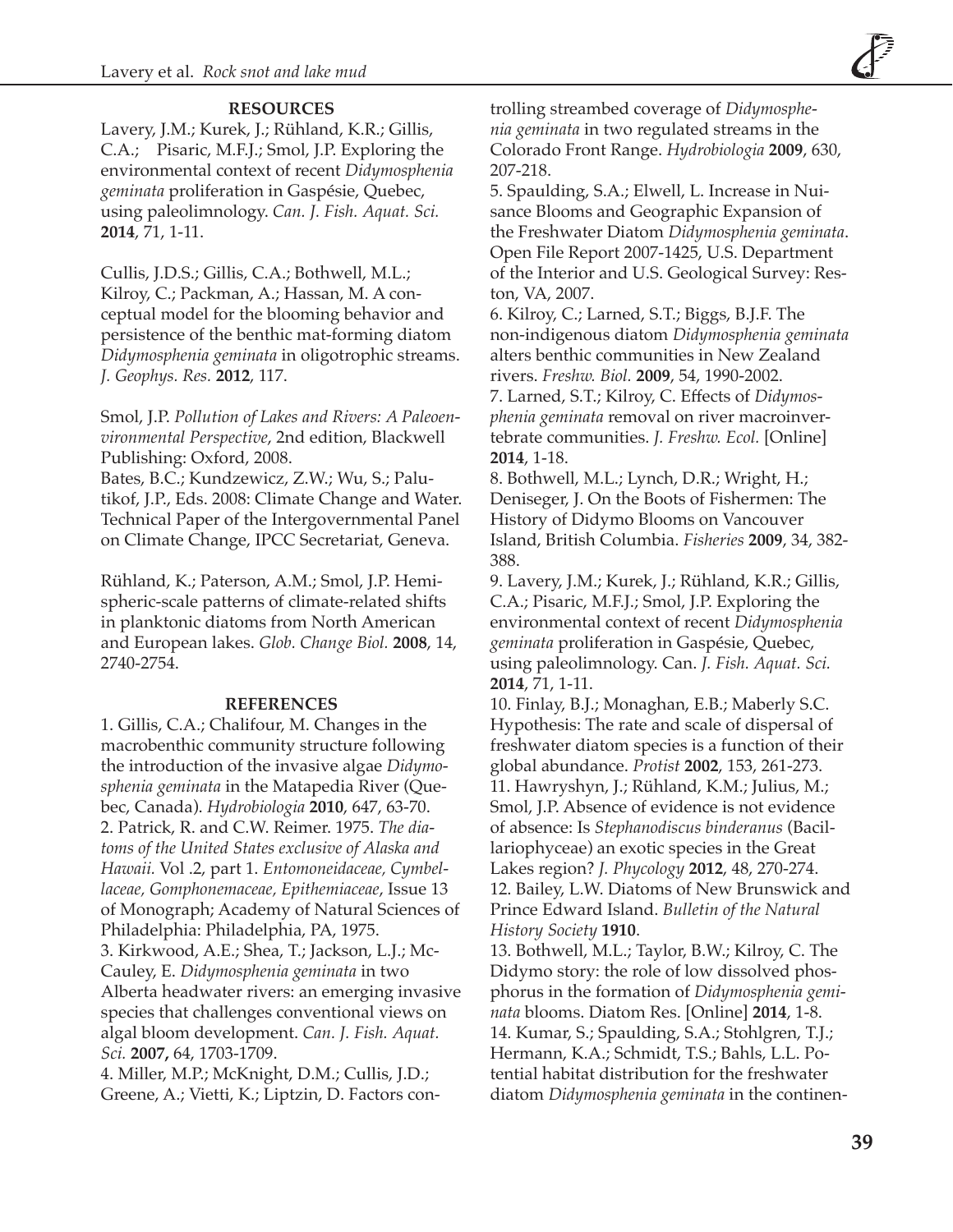tal *US. Front. Ecol.* **2009**, 7(8), 415-420. 15. Spaulding, S.A.; Kilroy, C.; Edlund M.B. "Diatoms as non-native species", in *The Diatoms: Applications for the Environmental and Earth Sciences*, 2nd edition; Cambridge University Press: Cambridge, UK, 2010: 560-569. 16. Smol, *J.P. Pollution of Lakes and Rivers: A Paleoenvironmental Perspective*, 2nd edition, Blackwell Publishing: Oxford, 2008. 17. Pite, D.P.; Lane, K.A.; Hermann, A.K.; Spaulding, S.A.; Finney B.P. Historical abundance and morphology of *Didymosphenia* species in Naknek Lake, Alaska. *Acta Bot. Croat.* **2009**, 68, 183-197. 18. Glew, J.R. A portable extruding device for close interval sectioning of unconsolidated core samples. *J. Paleolimnol.* **1988**, 1, 235-239. 19. Schelske, C.L.; Peplow, A.; Brenner, M.; Spencer, C.N. Low-background gamma counting: applications for 210Pb dating of sediments. *J. Paleolimnol.* **1994**, 10, 115-128. 20. Blais, J.M.; Kalff, J.; Cornett, R.J.; Evans R.D. Evaluation of 210Pb dating in lake sediments using stable Pb, Ambrosia pollen, and 137Cs. *J. Paleolimnol.* **1995**, 13, 169-178. 21. Battarbee, R.W.; Jones, V.J.; Flower, R.J.; Cameron, N.G.; Bennion, H.; Carvalho, L.; Juggins, S. "Diatoms" in *Tracking Environmental Change Using Lake Sediments. Volume 3: Terrestrial, Algal, and Siliceous Indicators.* KluwerAcademic Publishers: Dordrecht, The Netherlands, 2001: 155-202. 22. Environment Canada. Causapscal and Mont-Joli, QC. *Adjusted and Homogenized Canadian Climate Data (AHCCD).* **2012** [retrieved]. 23. Kennedy, T. Personal communication. *RSC.*  24. Rühland, K.; Paterson, A.M.; Smol, J.P. Hemispheric-scale patterns of climate-related shifts in planktonic diatoms from North American and European lakes. *Glob. Change Biol.* **2008**, 14, 2740-2754. 25. Winder, M.; Hunter, D.A. Temporal organization of phytoplankton communities linked to physical forcing. *Oecologia* **2008**, 156, 179-192. 26. Lotter, A.F.; Bigler, C. Do diatoms in the

Swiss Alps reflect the length of ice-cover? *Aquat. Sci.* **2000**, 62, 125-141.

27. Miller, M.P.; McKnight, D.M.; Cullis, J.D.; Greene, A.; Vietti, K.; Liptzin, D. Factors controlling streambed coverage of *Didymosphenia geminata* in two regulated streams in the Colorado Front Range. *Hydrobiologia* **2009**, 630, 207-218.

28. Bates, B.C.; Kundzewicz, Z.W.; Wu, S.; Palutikof, J.P., Eds. 2008: Climate Change and Water. Technical Paper of the Intergovernmental Panel on Climate Change, IPCC Secretariat, Geneva. 29. Lemke, P.; Ren, J.; Alley, R.B.; Allison, I.; Carrasco, J.; Flato, G.; Fujii, Y.; et al. "Observations: changes in snow, ice and frozen ground." In *Climate Change 2007: The Physical Science Basis. Contribution of Working Group I to the Fourth Assessment Report of the Intergovernmental Panel on Climate Change.* Cambridge University Press: Cambridge, UK, 2007: 337–383.

30. Cullis, J.D.S.; Gillis, C.A.; Bothwell, M.L.; Kilroy, C.; Packman, A.; Hassan, M. A conceptual model for the blooming behavior and persistence of the benthic mat-forming diatom *Didymosphenia geminata* in oligotrophic streams. *J. Geophys. Res.* **2012**, *117.*